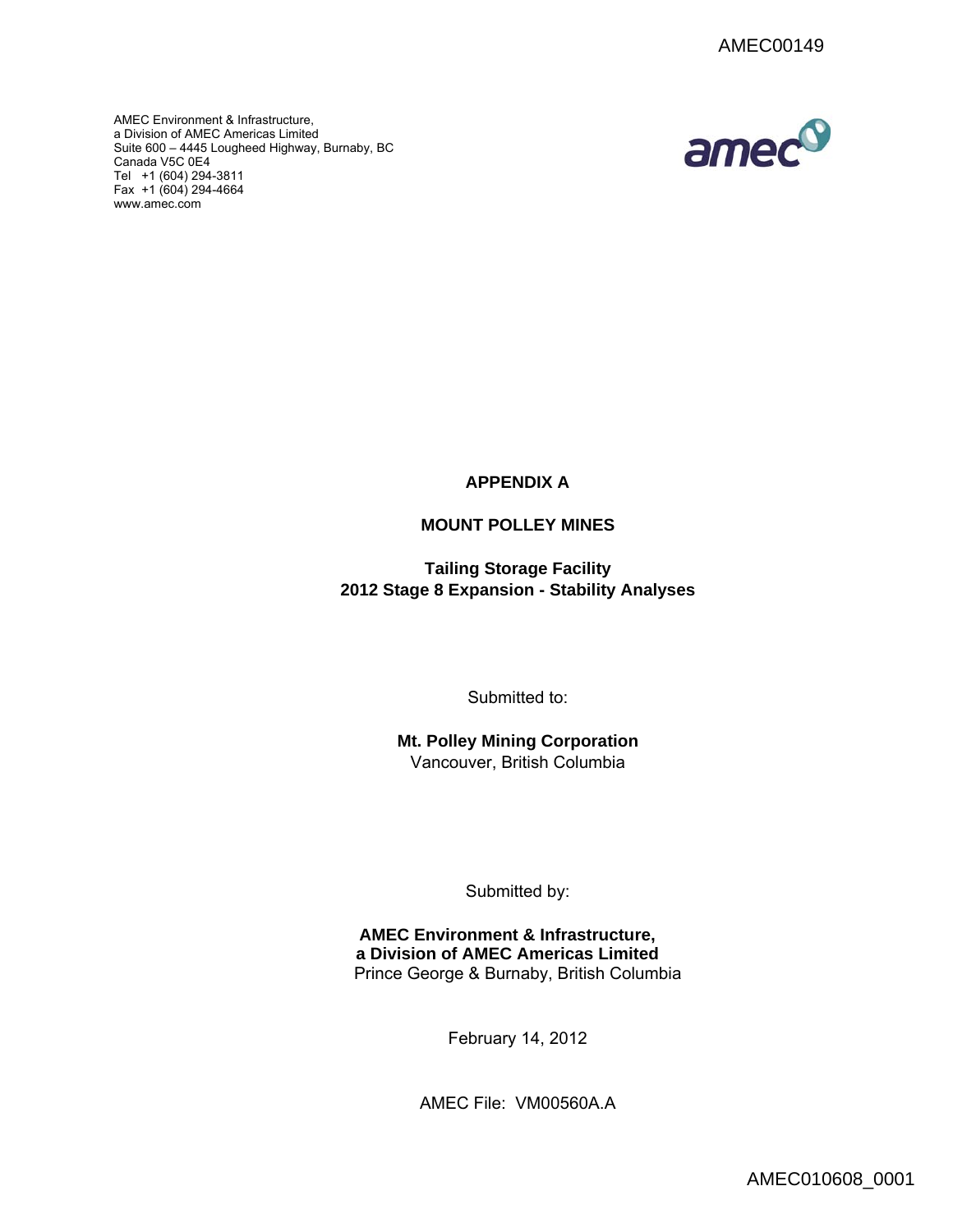

## **TABLE OF CONTENTS**

## **Page**

# **LIST OF FIGURES**

| Figure $1.1$ : |  |
|----------------|--|
| Figure $2.1$ : |  |
| Figure 2.2:    |  |
| Figure $2.3$ : |  |
| Figure 2.4:    |  |
| Figure $2.5$ : |  |

## **LIST OF TABLES**

| Table 1.1:    |  |
|---------------|--|
| Table $2.1$ : |  |
| Table $2.2$ : |  |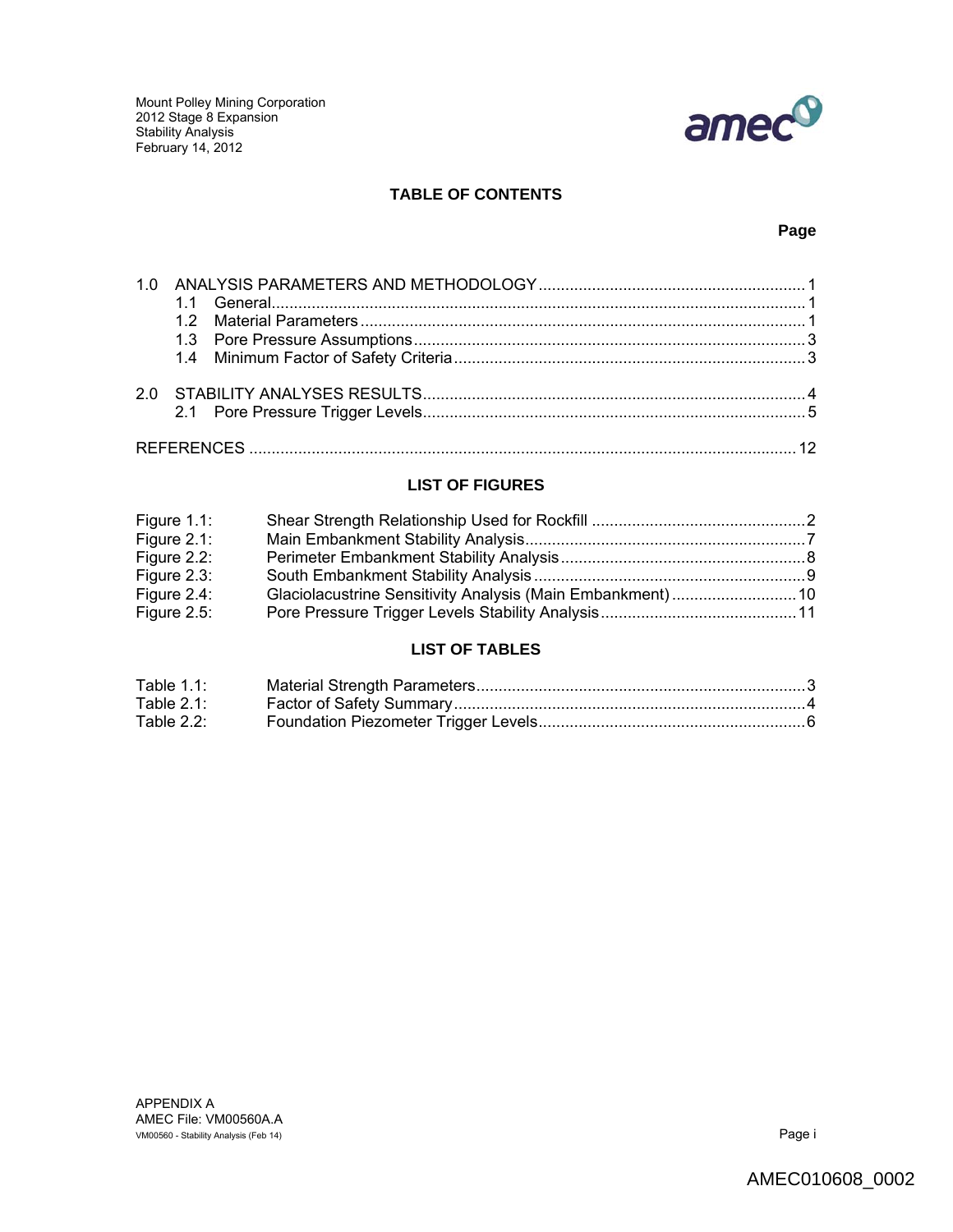

### **1.0 ANALYSIS PARAMETERS AND METHODOLOGY**

#### **1.1 General**

Two-dimensional limit equilibrium stability analyses were carried out using the computer code SLOPE/W (GeoStudio, 2007). The analyses utilized the Morgenstern-Price method of slices solution. There are seven main materials incorporated into the analyzed sections, Zone S (compacted till fill), Zone C (rockfill), tailings, foundation tills (ablation, basal), glaciolacustrine and glaciofluvial sediments, and bedrock. The material properties used for the analyses are based on previously established parameters assumed by KP (2007) with minor modifications deemed appropriate by AMEC. The parameters used in the stability analyses presented herein are summarized in Table 1.1.

The stability of the three dam sections is dependent on the strength of the downstream rockfill shell and foundation materials. The compacted till core is supported by the downstream rockfill shell and does not significantly contribute to the stability of the embankment from a slope stability perspective.

#### **1.2 Material Parameters**

In the fall of 2011, AMEC conducted a field investigation, involving sonic drilling, to replace broken instrumentation and to gather additional information around the base of the embankment, with specific focus on the extent and geotechnical characteristics of glaciolacustrine and glaciofluvial sediments within the glacial till units that predominate within the dam foundations. The following is the summary of the findings as presented in the AMEC Site Investigation Report:

#### Main Embankment

Glaciolacustrine and glaciofluvial units exist between an upper and lower till unit, with thicknesses ranging from approximately 5 to 33m.

#### Perimeter Embankment

Glaciolacustrine and glaciofluvial units exist within the glacial till units. At Stn.4+000 the thicknesses are approximately 3 to 4m, while at Stn.3+300 the thickness of the unit is approximately 4m. Glacial till was the only soil unit encountered in the drill hole at Stn.4+500.

#### South Embankment

Only a thin unit of glaciolacustrine soil, in the order of 0.6m, was encountered within foundation soils near Stn.1+100.

The glaciolacustrine/glaciofluvial unit generally was found to be varved with predominantly silt and clayey silt of low plasticity, interbedded with more granular glaciofluvial deposits. There is

APPENDIX A AMEC File: VM00560A.A VM00560 - Stability Analysis (Feb 14) **Page 1 Page 1**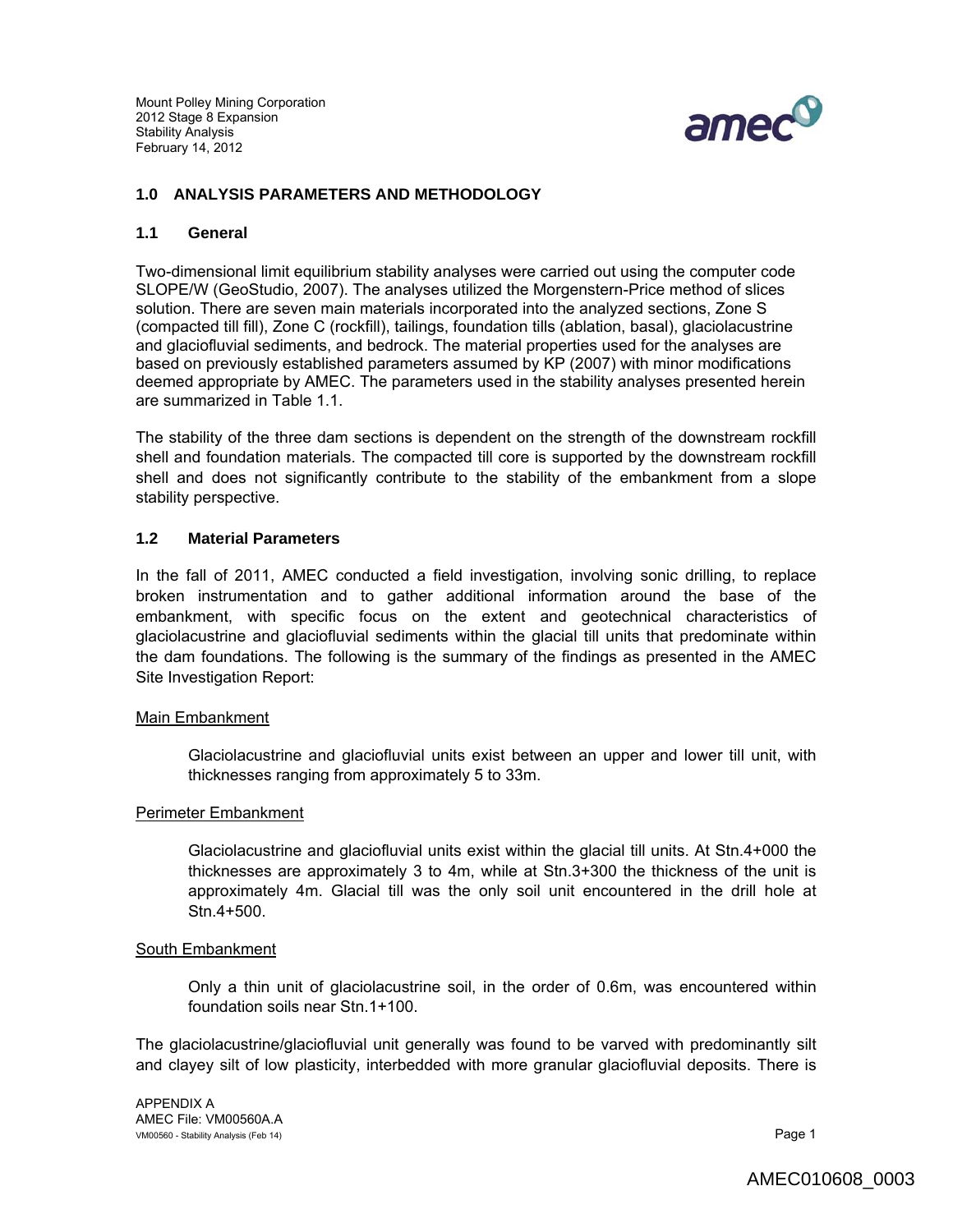

no indication of pre-shearing within the glaciolacustrine (each unit was checked by peeling the cores apart for close visual examination, specifically looking for slickensided surfaces). Therefore a shear strength of  $c' = 0$ , and  $\phi' = 28^\circ$  is judged reasonable for the glaciolacustrine unit, although sensitivity analyses were carried out within the range given in Table 1.1.

The till unit was generally observed as silty sand and gravel with occasional interbedded sand seams at depth.

The rockfill shear strength is taken as stress-level dependent as per Leps (1970), as illustrated in Figure 1.1. It is anticipated that the rockfill used for construction of the 2012 expansion will be comparable to that used for the past dam raises. As such, the trend for average rockfill was used because the rockfill is anticipated to be:

- strong and durable with high compressive strength;
- well-graded, and comprised of highly angular rock; and
- will receive moderate compactive effort.



*Figure 1.1: Shear Strength Relationship Used for Rockfill* 

During the 2011 construction season, AMEC observed that on average the bulk unit weight of the till on average is 20.5 kN/m<sup>3</sup>, so this is now adopted for the purposes of stability analyses. The material strength parameters used in the stability analyses are as summarized in Table 1.1

APPENDIX A AMEC File: VM00560A.A VM00560 - Stability Analysis (Feb 14)  $P$ age 2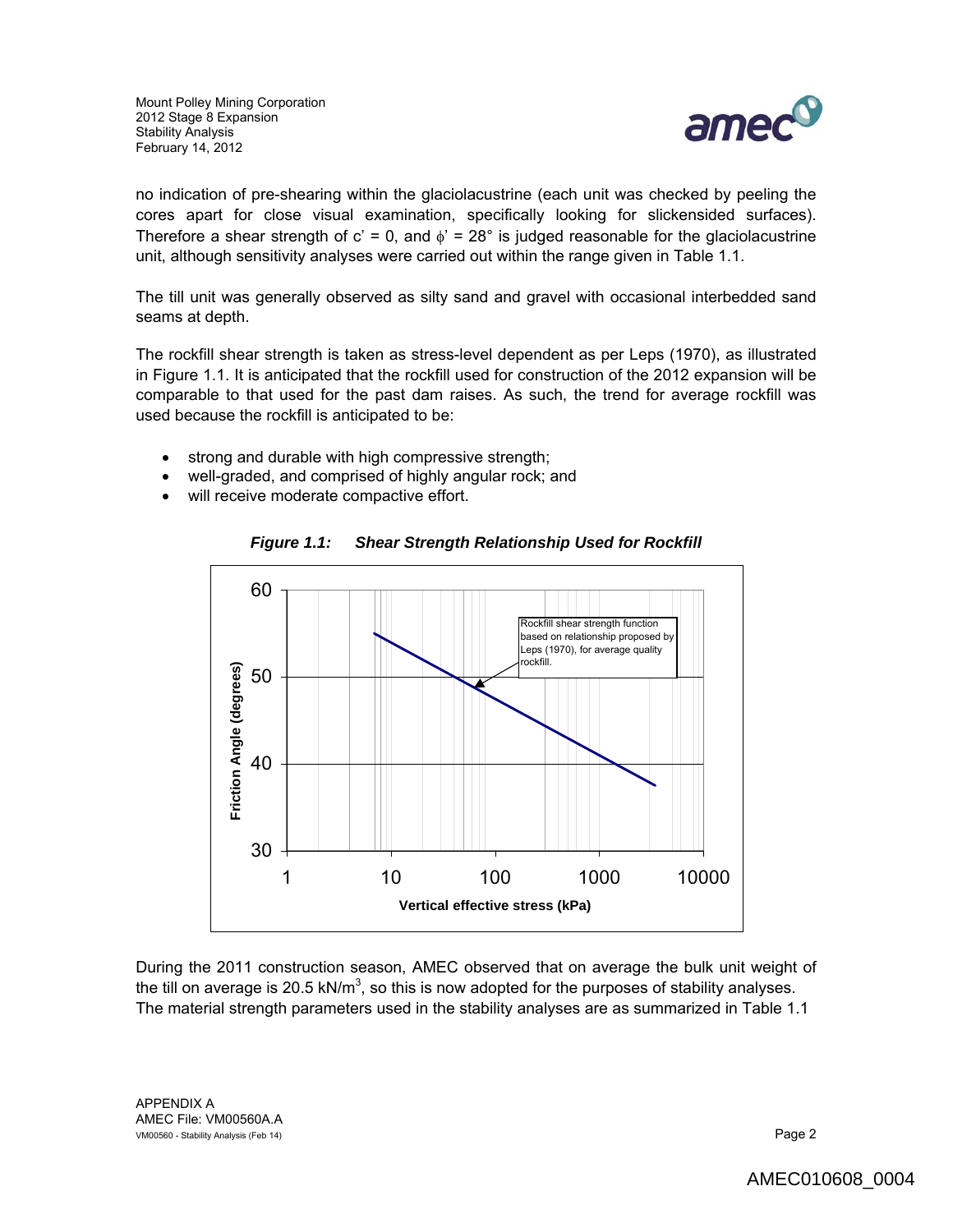

| <b>Material</b>                | Yь<br>(Bulk Unit Weight)<br>(kN/m <sup>3</sup> ) | (Friction Angle)<br>(degrees)                                                       | c' (Cohesion)<br>(kPa) |
|--------------------------------|--------------------------------------------------|-------------------------------------------------------------------------------------|------------------------|
| Rockfill (Zone C)              | 22                                               | Defined by Lep's (1970) shear normal<br>function for average quality rockfill (Note | 0                      |
| Compacted Till Fill (Zone S)   | 20.5                                             | 35                                                                                  | 0                      |
| Glaciolacustrine/Glaciofluvial | 20                                               | 28<br>Sensitivity analysis (24 through 33)                                          | 0                      |
| Basal Till                     | 21                                               | 33                                                                                  | 0                      |
| Tailings                       | 18                                               | 30 (drained)<br>$S_u/\sigma_v' = 0.1$ (undrained)                                   |                        |

| Table $1.1$ : | <b>Material Strength Parameters</b> |
|---------------|-------------------------------------|
|               |                                     |

*Note 1: The shear normal function used for the rockfill accounts for the stress-level dependency of the normalized shear strength as expressed by the effective friction angle (') – see Figure 1.1.* 

### **1.3 Pore Pressure Assumptions**

Where possible, the current phreatic surfaces were derived from vibrating wire piezometer readings installed in the embankments or into the embankment foundation. Where no piezometric pressure data was available, the phreatic surface was estimated based on trends on monitored sections, interpolation of piezometer data, observed piezometric trends over the years at this facility, and experience from other tailings dams of similar design with similar foundation conditions.

The phreatic surface for the 2012 expansion was estimated by increasing current phreatic surface on the upstream side of the core by 3.4 m, equivalent to the Stage 8 raise, while maintaining the phreatic surface downstream of the core indicated by interpolation of piezometric data.

The rockfill was assigned zero pore pressure except where located below the phreatic surface, below which pore pressures at any given point were taken as hydrostatic.

The phreatic surface modeled in the analyses reflects the pore pressures observed in the glaciolacustrine/glaciofluvial unit.

### **1.4 Minimum Factor of Safety Criteria**

The minimum factor of safety (FoS) criteria for design is 1.3 for short-term (during construction) and 1.5 for long-term (closure) steady state conditions.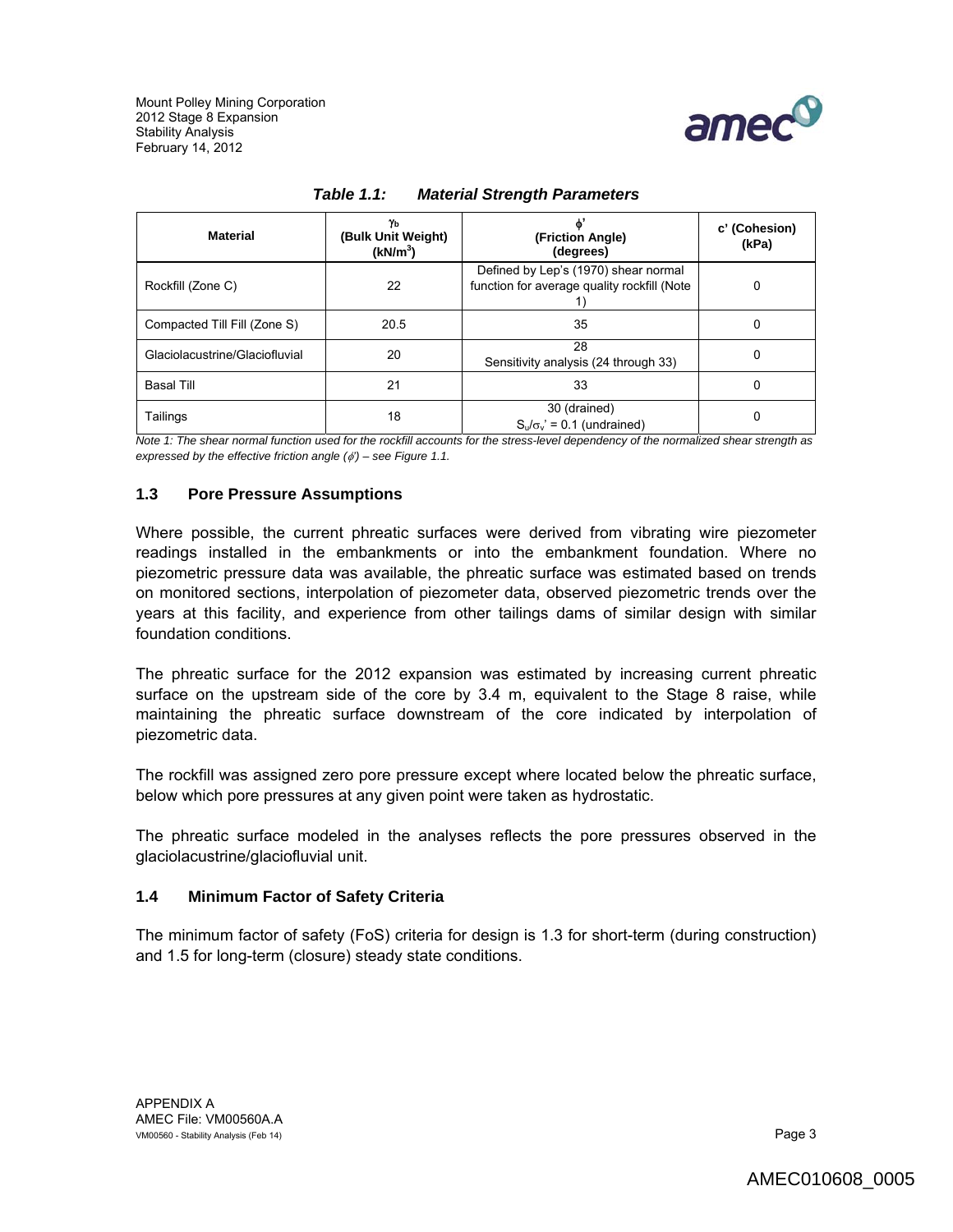

## **2.0 STABILITY ANALYSES RESULTS**

The stability analyses of the TSF 2012 expansion were carried out for three cross sections of the embankment (Perimeter, Main, and South). These sections are near the previously analyzed sections. Slight modifications to the analyzed cross sections were made to eliminate confusion between the planes and sections references in previous reports. The stability results are presented in Figure 2.1 through Figure 2.3 and are summarized below in Table 2.1.

To analyze stability of the embankment two cases were considered for each cross section. Case one considers drained shear strength within the tailings, while the second case considers the undrained tailings shear strength scenario.

| <b>Section Embankment</b>                                                     | <b>Current Conditions</b> | 2012 Stage 8 Expansion | Approximate<br><b>FoS Reduction</b> |  |
|-------------------------------------------------------------------------------|---------------------------|------------------------|-------------------------------------|--|
| Tailings shear strength: drained (c' = 0, $\phi$ ' = 30°)                     |                           |                        |                                     |  |
| Main (Ch. 20+60)                                                              | 1.37                      | 1.32                   | 3.6%                                |  |
| Perimeter (Ch. 39+90)                                                         | 2.01                      | 1.89                   | 6.0%                                |  |
| South (Ch. 7+20)                                                              | 2.25                      | 2.07                   | 8.0%                                |  |
| Tailings shear strength: post-liquefaction, undrained $(S_u/\sigma_v' = 0.1)$ |                           |                        |                                     |  |
| Main (Ch. 20+60)                                                              | 1.33                      | 1.27                   | 4.5%                                |  |
| Perimeter (Ch. 39+90)                                                         | 1.98                      | 1.82                   | 8.1%                                |  |
| South (Ch. 7+20)                                                              | 2.23                      | 2.03                   | $9.0\%$                             |  |

*Table 2.1: Factor of Safety Summary* 

Sensitivity analyses were undertaken for the main embankment (the one with the lowest FoS) considering a range of shear strengths within the glaciolacustrine/glaciofluvial unit, for peak (drained) and post-liquefaction residual (undrained) shear strength conditions within the tailings. The results of these analyses are summarized on Figure 2.4. For the 2012 raise configuration, an acceptable factor of safety ( $\geq 1.3$ ) is obtained for a glaciolacustrine/glaciofluvial unit  $\phi'$  value of 27°.

To analyze the 2012 expansion impact on the overall stability of the embankment, analyses comparing the 2011 as-built condition and 2012 expansion were performed. Similar to the 2011 expansion the stability analyses identified that the main embankment was the critical section for the 2012 expansion (i.e. the section yielding the lowest FoS). A FoS reduction of about 3.6% was observed in the main embankment for the case of peak (drained) strength within the tailings, while a 4.5% reduction was observed for the post-liquefaction residual (undrained) strength within the tailings. Similarly, due to the negligible reduction in FoS under static loading conditions, it is reasonable to infer that the seismic stability situation would remain essentially unchanged relative to KP's 2007 analyses, which predicted earthquake-induced deformations,

APPENDIX A AMEC File: VM00560A.A VM00560 - Stability Analysis (Feb 14) **Page 4 Page 4**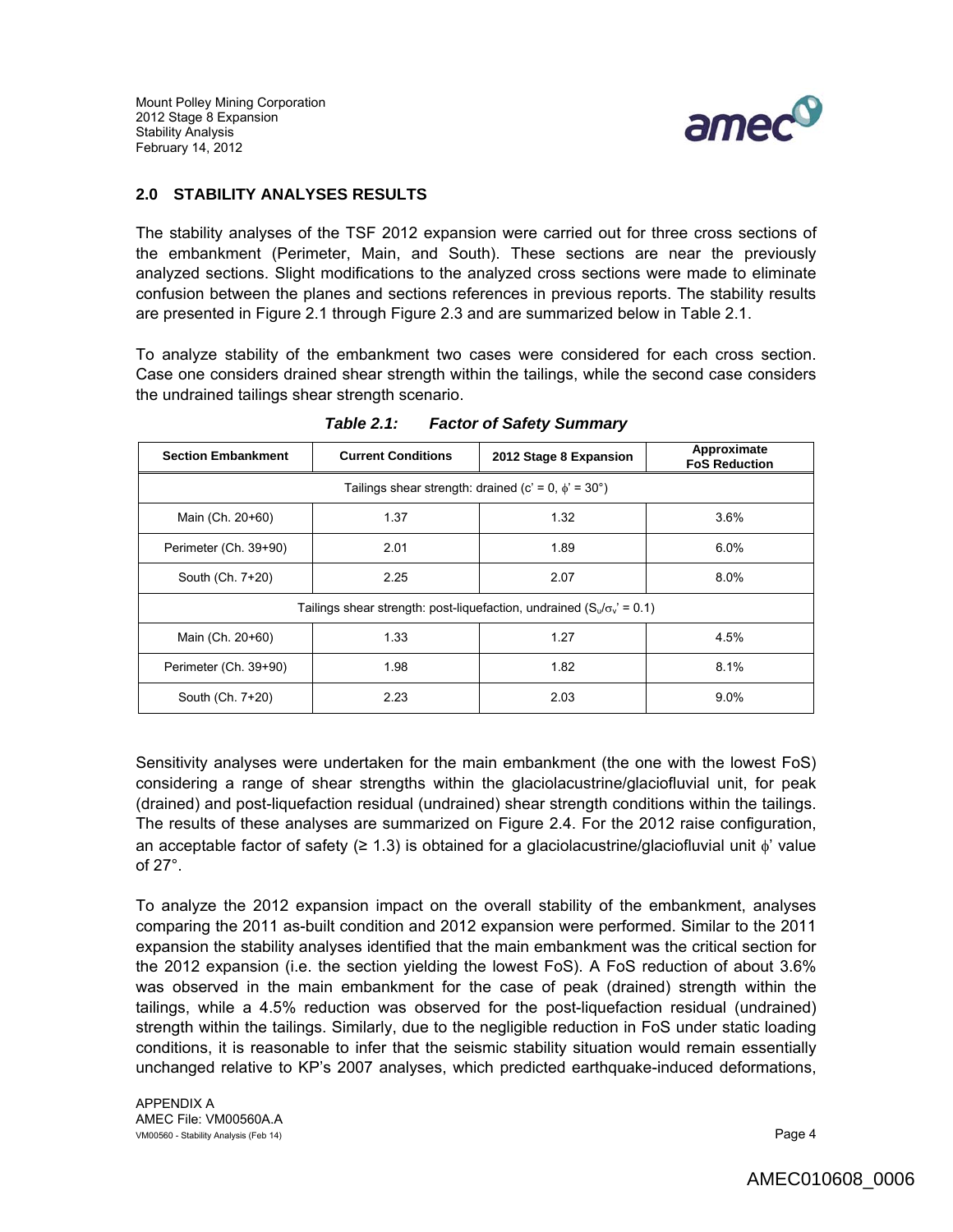

under the design earthquake loading, to be well within tolerable limits. Thus, the stability requirement is satisfied for the 2012 expansion.

A stability analyses for the ultimate embankment configuration will be undertaken in 2012. This analysis will review the embankment to an elevation of 970 m or as specified. In addition, during the ultimate design stability analysis the timing of flattering/extending of the overall downstream slope will be assessed to maintain a FoS during construction above 1.3 and ultimately achieve the minimum closure requirement of 1.5 once the embankment is completed to its final configuration.

## **2.1 Pore Pressure Trigger Levels**

Pore pressure trigger levels are a useful means of relating monitored piezometer data to the stability analyses and the achieved factors of safety. In this way, piezometric alert levels can be quantified, with pre-set actions to be taken if defined trigger levels are approached or exceeded.

To determine the pore pressure trigger levels in the foundation piezometers additional stability analyses were performed. As the main embankment cross sections was determined to be the critical section, as stated above; thus, this cross section and the pore pressures associated with this section were utilized to assess and assign trigger levels. A red, yellow, green stoplight approach was utilized and the conditions are depicted as follows:

Red (factor of safety at or below 1.1) – If the foundation piezometers indicate a red condition, crest raising is to cease. AMEC's Senior Technical Engineer is to be informed immediately, and a corrective course of action will be implemented as per direction of the AMEC's Senior Technical Engineer, including intensified monitoring, and placement of a stabilization buttress to flatten the overall slope in the embankment area of concern.

Yellow (factor of safety above 1.1 and below 1.3) – If the foundation piezometers indicate a yellow condition, work should be temporarily suspended in around the embankment, AMEC's Senior Technical Engineer is to be informed, and a corrective action will be implemented as per direction of the AMEC's Senior Technical Engineer. Access to the embankment should be limited to essential personnel.

Green (factor of safety above 1.3) – If the foundation piezometers indicate a green condition, work in and around the embankment is to continue as needed.

It should be noted that a yellow or red condition is not triggered by a single piezometer on a given instrumentation section yielding a reading of concern. Such conditions will only be triggered if most or all foundation piezometers reach the requisite trigger levels. If individual piezometers on a section approach or reach threshold levels while the remainder do not, additional and/or intensified monitoring may be specified, but the threshold levels described above will not be deemed as having been triggered.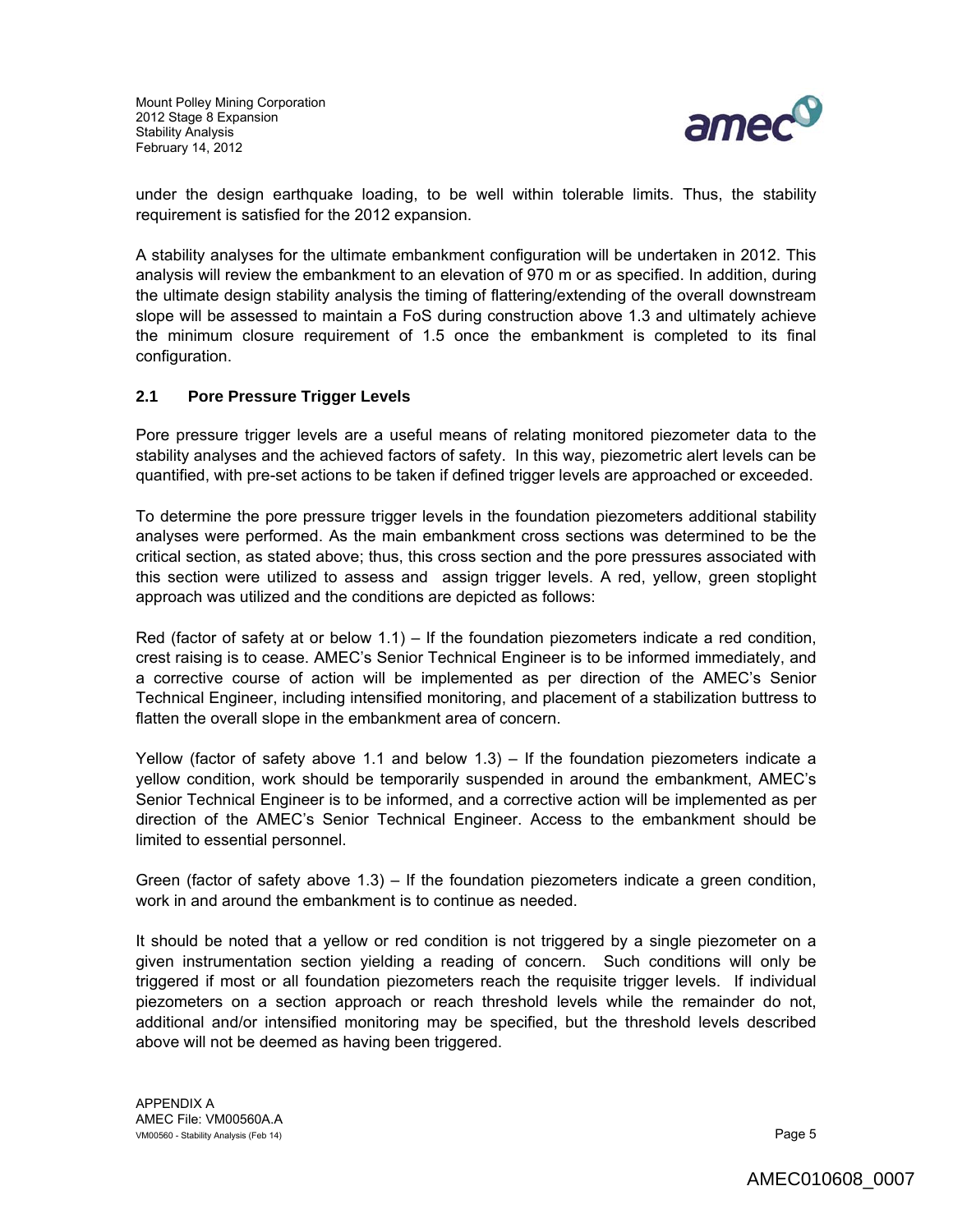

Besides the specified trigger levels, piezometric trends are to be closely monitored in the foundation piezometers. Small variations in the piezometric readings are expected, however if a spike occurs in any of the foundation piezometers, and/or an unexpected a consistent trend of increasing pore pressure is noted, AMEC's Support Engineer is to be informed immediately to assess the situation.

The results of the pore pressure trigger level stability analyses are presented in Figure 2.5 and are summarized in the Table 2.2 below, which applies only for the main embankment piezometers. Factor of safety values for the perimeter and south embankments are sufficiently high that monitoring of piezometric trends, without defined trigger levels, is deemed sufficient.

| <b>Condition</b> | <b>Modeled Elevation</b><br>(m) | <b>Above Original Ground</b><br>Elevation (912m) (m) |
|------------------|---------------------------------|------------------------------------------------------|
| RED.             | Above 925                       | >13                                                  |
| <b>YFIIOW</b>    | Between 921 and 925             | 9 <sub>to</sub> 13                                   |
| RREEN            | Less than 921                   |                                                      |

### *Table 2.2: Foundation Piezometer Trigger Levels*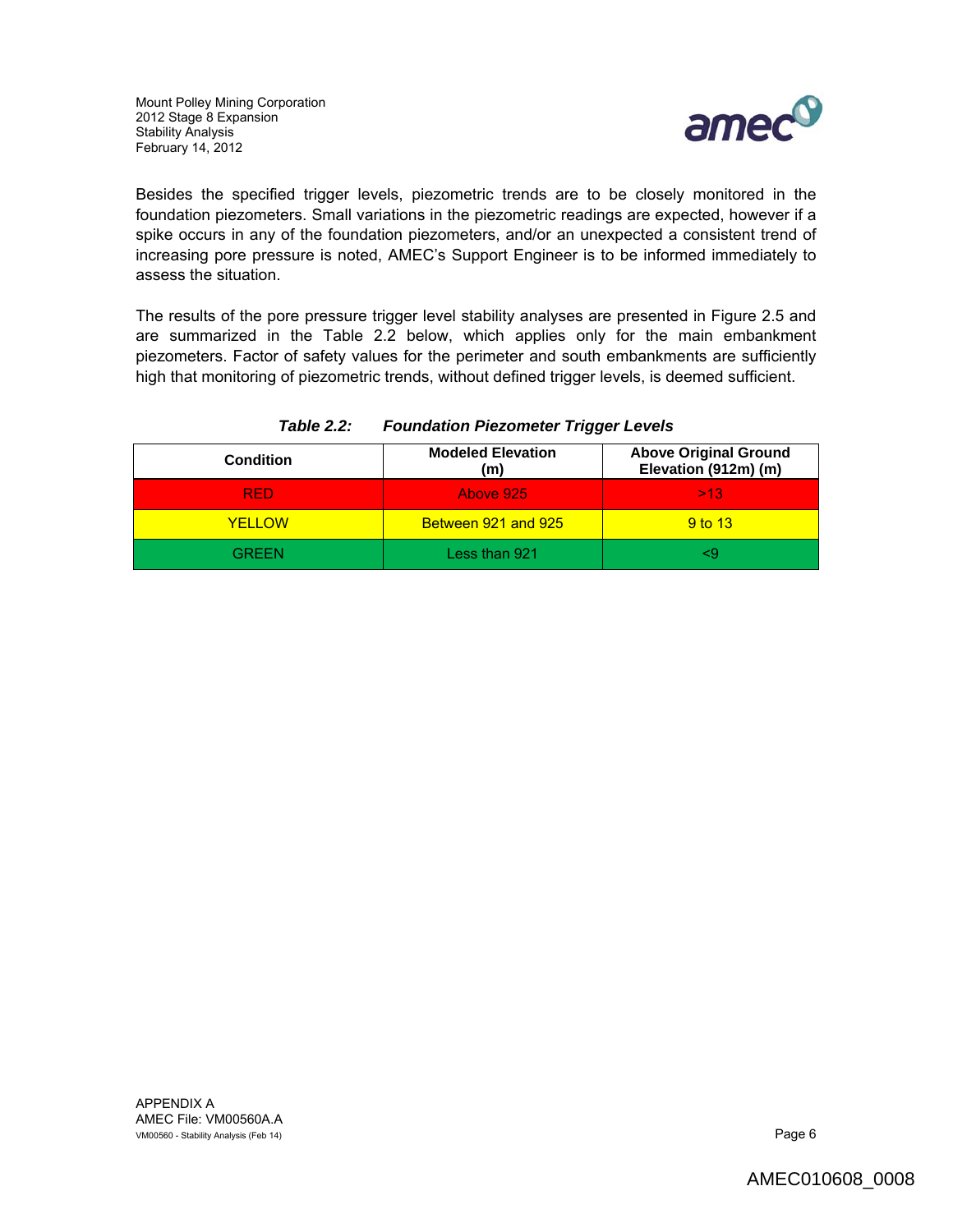





APPENDIX A AMEC File: VM00560A.A VM00560 - Stability Analysis (Feb 14) **Page 7 Page 7**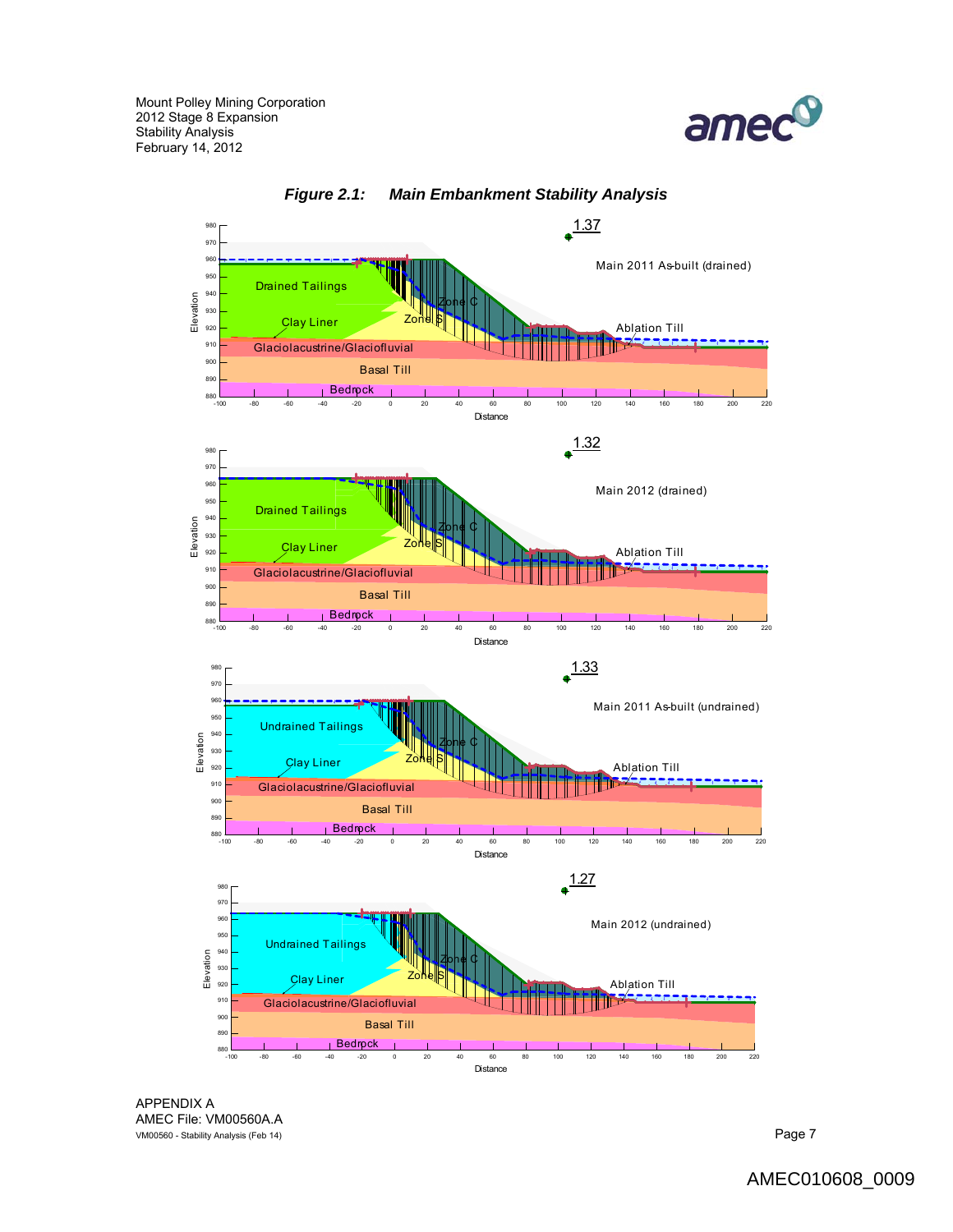





APPENDIX A AMEC File: VM00560A.A VM00560 - Stability Analysis (Feb 14) **Page 8**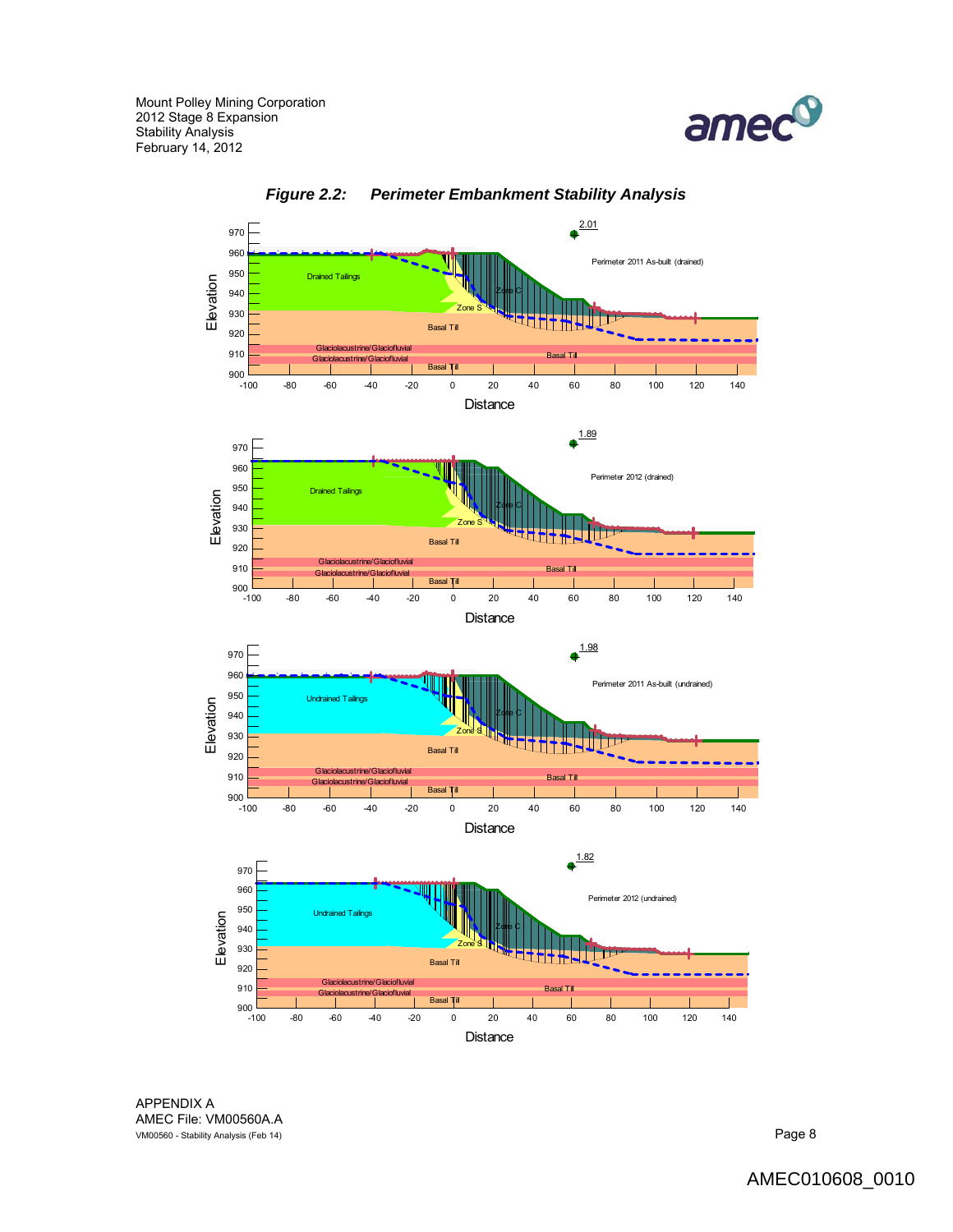



*Figure 2.3: South Embankment Stability Analysis*

APPENDIX A AMEC File: VM00560A.A VM00560 - Stability Analysis (Feb 14) Page 9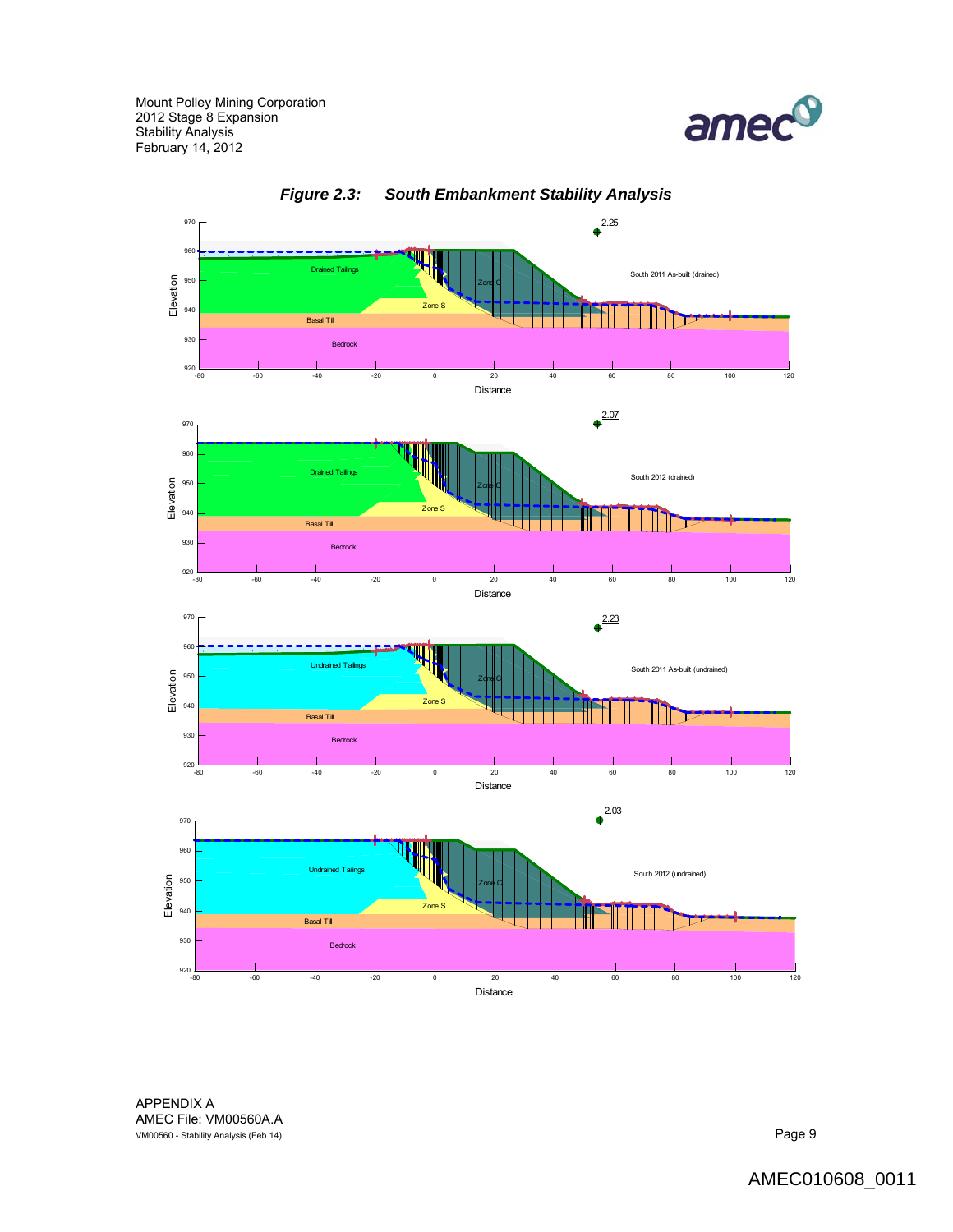



*Figure 2.4: Glaciolacustrine Sensitivity Analysis (Main Embankment)* 

APPENDIX A AMEC File: VM00560A.A VM00560 - Stability Analysis (Feb 14) **Page 10** NM00560 - Stability Analysis (Feb 14)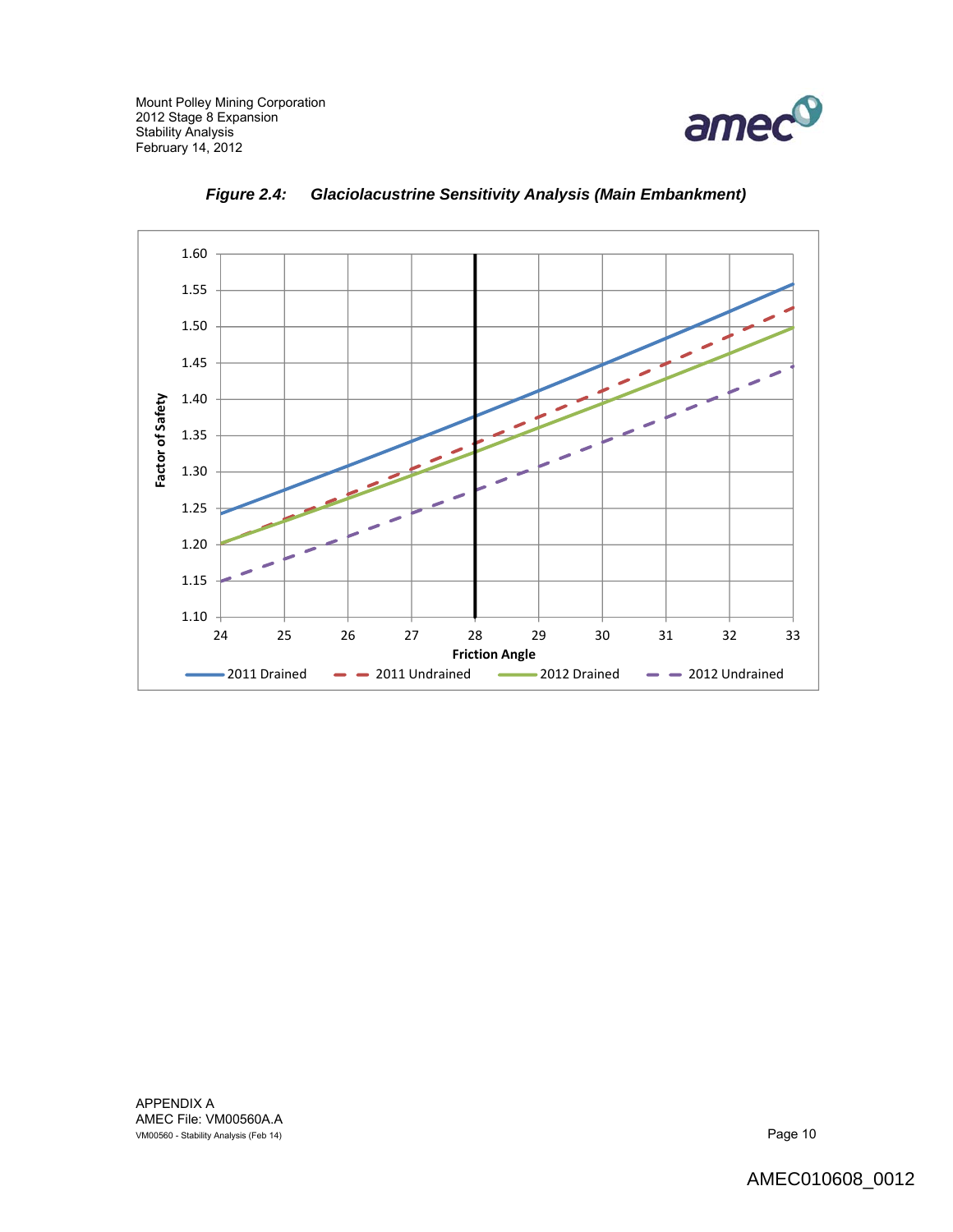



*Figure 2.5: Pore Pressure Trigger Levels Stability Analysis* 

APPENDIX A AMEC File: VM00560A.A VM00560 - Stability Analysis (Feb 14) **Page 11 Page 11**